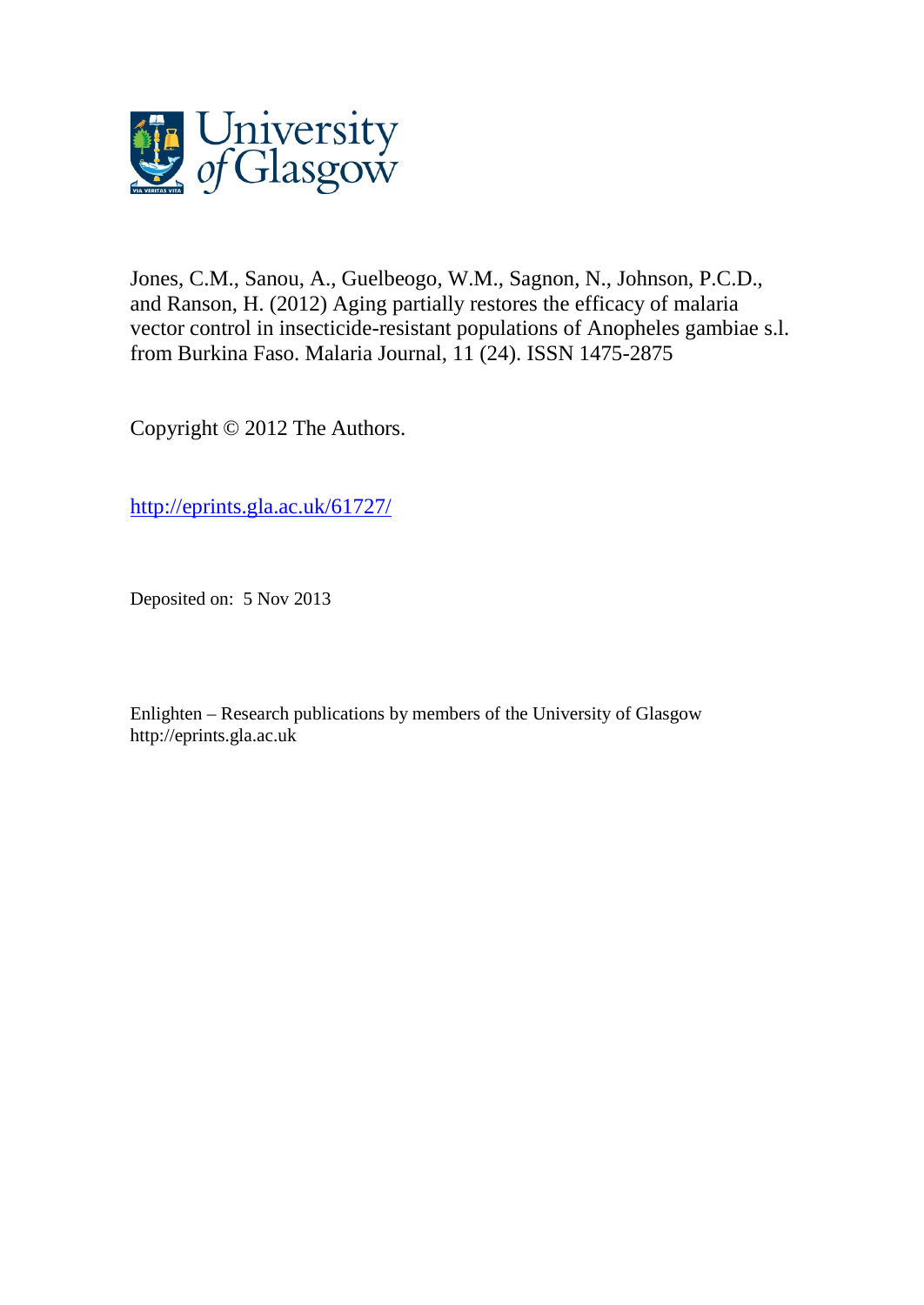# **RESEARCH CHRISTIAN CONSUMING CONTRACT CONSUMING CONSUMING CONSUMING CONSUMING CONSUMING CONSUMING CONSUMING CO**



# Aging partially restores the efficacy of malaria vector control in insecticide-resistant populations of Anopheles gambiae s.l. from Burkina Faso

Christopher M Jones<sup>1\*</sup>, Antoine Sanou<sup>2</sup>, Wamdaogo M Guelbeogo<sup>2</sup>, N'Fale Sagnon<sup>2</sup>, Paul CD Johnson<sup>3</sup> and Hilary Ranson<sup>1</sup>

# Abstract

Background: The operational impact of insecticide resistance on the effectiveness of long-lasting insecticide nets (LLINs) and indoor residual spraying (IRS) is poorly understood. One factor which may prolong the effectiveness of these tools in the field is the increase in insecticide susceptibility with mosquito age. In this study, LLINs and IRS were tested against young (three to five days) and old (17-19 days) pyrethroid resistant Anopheles gambiae s.l. from Burkina Faso.

Methods: Blood-fed adult Anopheles gambiae s.l. were collected from south-west Burkina Faso and identified to species/form level. Cohorts of the F1 progeny of An. gambiae s.s. S-forms were exposed to deltamethrin (0.05%) at three to five or 17-19 days post-emergence and tested for the frequency of the resistance allele 1014F. Isofemale lines of the M, S- form of An. gambiae s.s. and Anopheles arabiensis were exposed in WHO cone tests to either a) LLINs deployed in households for two years or (b) bendiocarb sprayed walls.

Results: Mortality rates in response to deltamethrin (0.05%) increased from levels indicative of strong resistance in three to five day old F1 mosquitoes, to near full susceptibility in the 17-19 day old cohort. On exposure to LLINs sampled from the field, the mortality rate in isofemale lines was higher in older mosquitoes than young (OR  $=$ 5.28, CI 95% = 2.81-9.92), although the mortality estimates were affected by the LLIN tested. In general, the LLINs sampled from the field performed poorly in WHO cone bioassays using either laboratory susceptible or field caught mosquito populations. Finally, there was a clear relationship between mortality and age on exposure to bendiocarb-sprayed walls, with older mosquitoes again proving more susceptible (OR = 3.39, CI 95% = 2.35-4.90).

**Conclusions:** Age is a key factor determining the susceptibility of mosquitoes to insecticides, not only in laboratory studies, but in response to field-based vector control interventions. This has important implications for understanding the epidemiological impact of resistance. If mosquitoes old enough to transmit malaria are still being suppressed with available insecticides, is resistance potentially having less of an impact than often assumed? However, the poor performance of LLINs used in this study in Burkina Faso, is a cause for concern and requires urgent investigation.

# Background

Long-lasting insecticide nets (LLINs) and indoor residual spraying (IRS) have set a benchmark in malaria prevention. Significant reductions in malaria burden and transmission have been reported using LLINs and IRS alone or in combination [[1-3\]](#page-10-0). In a bid to achieve the

longer term goal of elimination, National Malaria Control Programmes (NMCP), donors and global health initiatives are fervently scaling up deployment of these interventions across Africa [[4](#page-10-0),[5\]](#page-10-0). In Burkina Faso for example, the NMCP has procured approximately eight million LLINs to ensure widespread coverage in malaria endemic areas in 2010 [\[6](#page-10-0)].

It is against this backdrop that the emergence of insecticide resistance in the major African malaria vectors (Anopheles gambiae s.s., Anopheles arabiensis and



© 2012 Jones et al; licensee BioMed Central Ltd. This is an Open Access article distributed under the terms of the Creative Commons Attribution License [\(http://creativecommons.org/licenses/by/2.0](http://creativecommons.org/licenses/by/2.0)), which permits unrestricted use, distribution, and reproduction in any medium, provided the original work is properly cited.

<sup>\*</sup> Correspondence: [jonescm@liverpool.ac.uk](mailto:jonescm@liverpool.ac.uk)

<sup>&</sup>lt;sup>1</sup> Liverpool School of Tropical Medicine, Pembroke Place, Liverpool L3 5QA, UK

Full list of author information is available at the end of the article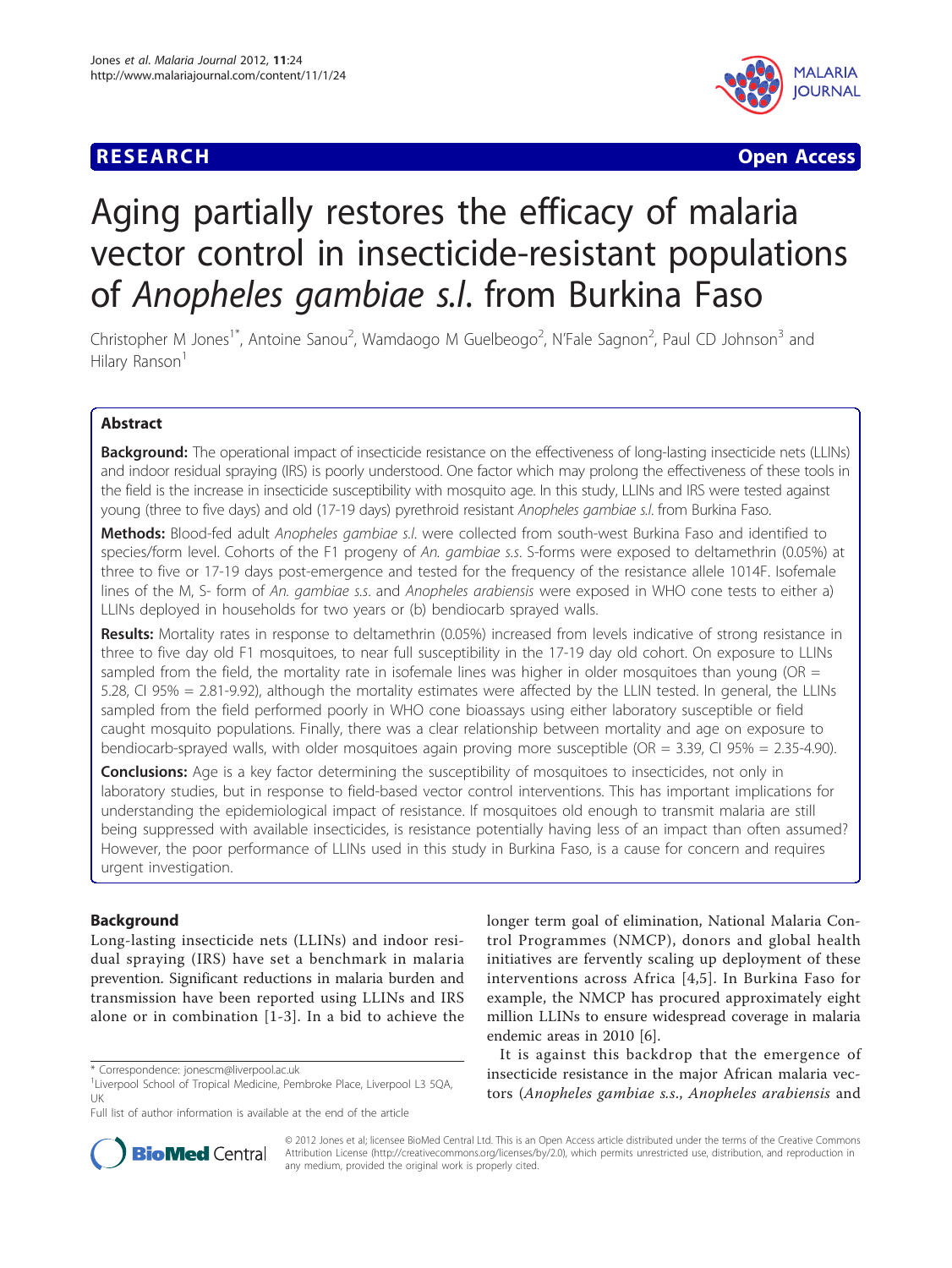Anopheles funestus) represents a serious concern. The arsenal of insecticides available for public health is limited to only four classes of chemistry (pyrethroids, organophosphates, carbamates and the organochlorine DDT) with no further additions on the market since the 1970s. Pyrethroids remain the only insecticide available for LLINs; resistance to this class has developed in the major vectors and is now firmly established throughout Africa [[7-10](#page-11-0)]. Although carbamates and organophosphates offer a promising solution to counter pyrethroid resistant mosquitoes [[11](#page-11-0),[12](#page-11-0)], pockets of resistance to these insecticides are emerging in West Africa [[13,14](#page-11-0)]. The urgent need for alternative insecticides in disease control has been recognized for some time [[15,16](#page-11-0)], however it is only lately that strides in addressing this issue have been made [\[17](#page-11-0)].

Insecticide resistance in An. gambiae s.s. is tightly linked to the ecology and agricultural practices of Burkina Faso. A large cotton belt extends from the west of the country towards the south and it is here that a resistance management strategy based on the rotation of pyrethroids, carbamates/organophosphates and organochlorines has been adopted since the 1990s to prevent extensive damage from cotton insect pests [[14](#page-11-0)]. In recent years, the area of cultivation and volume of insecticide sprayed to protect cotton yields has increased dramatically and as a result, the levels of pyrethroid and DDT resistance in An. gambiae s.s. from this part of the country are much greater than in the central and eastern areas [[18](#page-11-0),[19\]](#page-11-0). Resistance to a carbamate (bendiocarb) and an organophosphate (fenitrothion) has been detected from the same region [[20](#page-11-0)]. These observed resistance patterns are closely related to the relative frequency and distribution of both the An. gambiae s.s. species complex and target-site mutations associated with insecticide resistance. The S-molecular form of An. gambiae s.s. predominates throughout the cotton belt regions of the south-west. The sodium channel mutation L1014F (otherwise known as knockdown resistance, kdr) and the acetylcholinesterase mutation G119S (ace-1), which reduce sensitivity to pyrethroids/DDT and organophosphates/carbamates respectively, are both found in S-form An. gambiae s.s. of the cotton belt region of Burkina Faso. Here, the kdr allele is approaching fixation in the S-form and, in Soumousso, is at approximately 0.6 in the M-form (N'Fale *et al.* unpublished data). In contrast, An. arabiensis from the cotton belt remains largely susceptible to pyrethroids.

In an area of insecticide resistance, it is anticipated that the number of mosquitoes surviving LLINs and/or IRS will rise and, as a result, the ability of the local vector population to transmit disease will increase. The relationship between insecticide resistance and vectorial capacity is, however, poorly understood. Relationships between insecticide resistance and insect fitness, longevity, behaviour and parasite interactions may increase or, indeed, decrease the vectorial capacity of mosquitoes (reviewed by Rivero et al. [[21\]](#page-11-0)). One recently revisited aspect of this relationship is the decline in insecticide resistance observed with increasing mosquito age. Mosquitoes, which would otherwise be defined as 'resistant' according to the standard WHO susceptibility tests, gradually lose their tolerance to insecticides as they become older and this has been demonstrated in multiple species [\[22-27](#page-11-0)]. The very success of LLINs and IRS is based on their ability to reduce the daily survival rate of the Anopheles vector and prevent the completion of parasite development into the infectious sporozoite stage. If resistance declines in older mosquitoes, it may be expected that those insects which have lived long enough to become infectious, on entering a house, have a far greater chance of being killed on encountering either an LLIN or a sprayed wall. In this scenario, the intervention would continue to provide a continued degree of efficacy even in the presence of multiple insecticide resistance mechanisms. The reduced phenotypic resistance in older mosquitoes has been tested in several laboratory studies [[25-27](#page-11-0)], but very few studies have explored this trait in natural populations. Furthermore, the impact of this on the effectiveness of vector control tools under field conditions is largely unexplored. The objective of this study was to determine whether insecticide-based malaria control activities remain effective against both young and old An. gambiae s.s. collected from an area of strong resistance in south-west Burkina Faso.

# Methods

# Study site and mosquito collections

Blood-fed female Anopheles gambiae were collected between 0700 and 0900 h from the inside of houses from the village of Soumousso, located in the southwest of Burkina Faso (N 11° 00' 46", W 04° 03' 25"). A total of six collections were undertaken during August to November 2010. Soumousso lies within the heart of a large cotton-growing region where crops such as maize and rice are also grown. For control of agricultural pests, insecticides are sprayed up to six times per year between June and October and rotated among pyrethroids, organophosphates and carbamates. Routine insecticide resistance monitoring has been performed in this area since 2008 as part of a WHO/TDR multi-country project and resistance to all major insecticide classes available for malaria control has been reported [\[20](#page-11-0)]. No centrally organized malaria control is conducted in this region and insecticide treated net usage is low. The predominant An. gambiae s.s. sub-species found in Soumousso during the early part of the malaria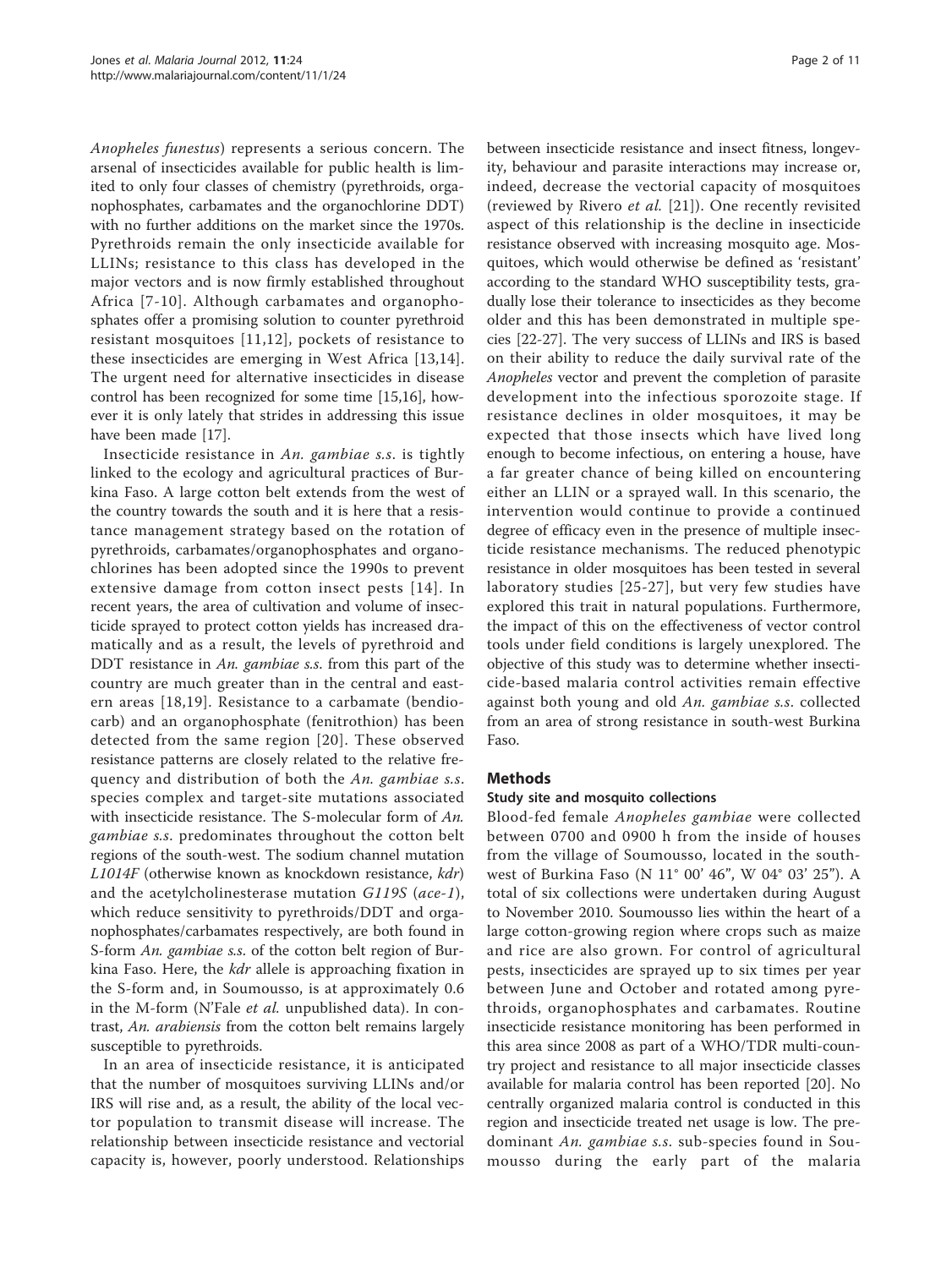transmission season is An. gambiae s.s. S-molecular form, whereas the number of An. gambiae s.s. M-form and An. arabiensis increases towards the end of the rainy season [\[20](#page-11-0)].

#### Mosquito rearing and species identification

All mosquitoes were reared in the insectaries at the Centre National de Recherche et de Formation sur le Paludisme (CNRFP), Ouagadougou. Blood-fed female An. gambiae were placed individually in small cups for oviposition over a two to four-day period. Immediately after egg-lay, a single leg was removed from each F0 female parent and used directly for species identification following SINE-PCR which discriminates between Sform, M-form and An. arabiensis [[28\]](#page-11-0). Mosquitoes which failed to lay eggs or could not be identified to species were removed from the study. Eggs and newly hatched larvae from each individual parent were then either pooled according to species status or raised separately as isofemale lines. Adult mosquitoes were provided with a sugar solution for feeding. Blood meals were provided to mosquitoes older than five days. Mosquitoes that constituted the older cohort (17-19 days old) used in the study had received two blood meals and completed at least two gonotrophic cycles.

#### Deltamethrin susceptibility tests

In order to demonstrate an age-effect in the progeny of field caught mosquitoes, a minimum of 100 three to five-day and 17-19-day old female mosquitoes from each of two pooled S-form populations were exposed to WHO 0.05% deltamethrin impregnated papers for one hour. Only An. gambiae s.s. S-forms were used as this was the predominant species during the study period. The number of mosquitoes 'knocked down' was recorded at the end of exposure and mortality scored 24 h after. Control assays were performed throughout the experiment with a minimum of 25 mosquitoes exposed to non-insecticide treated papers.

# L1014F TaqMan assay

Genomic DNA (gDNA) was extracted from 12 An. gambiae s.s. S-form mosquitoes either exposed to deltamethrin (0.05%) or from the control assays (non-exposed). One percent of the total gDNA was used in a TaqMan allelic discrimination PCR described by Bass et al. [\[29](#page-11-0)] to detect the presence of the 1014F kdr allele

#### Long-lasting insecticide net assays

Three Permanet $2.0^{\circledR}$  LLINs were sampled from the village of Laye situated 35 km north-west of the capital Ouagadougou (N 12° 31' 35", W 1° 46' 21"). The nets had been deployed in the village for approximately 2 years prior to the study as part of the Burkina Faso NMCP and were exchanged for new LLINs with the householder upon retrieval. Cohorts of three to fiveand 17-19-day old mosquitoes from individual isofemale lines were exposed to each LLIN in WHO cone assays. Batches of five mosquitoes from the two age-cohorts belonging to the same isofemale line were exposed to the same piece of LLIN for 3 minutes according to WHO guidelines [\[30](#page-11-0)]. Only isofemale lines, which produced more than 20 female adults were selected for testing to ensure sufficient numbers were available for bioassays on each age cohort. Knockdown was recorded 1 hour following exposure and mortality scored 24 h later.

#### LLIN evaluation

The LLINs were transported to the Liverpool School of Tropical Medicine (LSTM) to assess the insecticidal properties of the nets. A minimum of 24 females from a laboratory susceptible An. gambiae strain (Kisumu) were exposed for 3 minutes in WHO cone assays against each LLIN and mortality recorded 24 h later.

An estimate of the concentration of deltamethrin on each net was performed using HPLC. For each net, five random samples (30 mm in diameter) were cut from different areas of the net (total area of 35.5  $\text{cm}^2$ ). The five pieces were cut into smaller pieces into a 50 ml Falcon tube, 40 μl of DDT 2 mg/m<sup>2</sup> was added as an internal standard (normalise extraction), and acetone extracted by vortexing  $3 \times$  with  $5 \text{ ml}$  acetone, pooled and evaporated to dryness under a stream of nitrogen. The insecticide residue was recovered in 1 ml acetonitrile and filtered with a 17 mm PTFE 0.2 μm syringe filter (Chromacol LTD, UK) before analysis. HPLC analysis was performed by injection of 20 μl aliquots onto a reverse-phase Dionex Acclaim C18 column (120Å, 250  $\times$  4.6 mm, 5  $\mu$ , Dionex, Camberley, UK). A mobile phase of methanol/water 90:10 was used at a flow rate of 1 ml/min<sup>-1</sup>.

The quantity of deltamethrin remaining on the net  $(mg/m<sup>2</sup>)$  was calculated from the standard curve established with known concentrations of an authenticated deltamethrin peak detected using an Ultimate 3000 UV detector and analysed with Dionex Chromeleon software.

#### Bendiocarb IRS assays

Three houses from the village of Laye were sprayed with bendiocarb (200 mg/m<sup>2</sup>) on 27 August, 2010 using Hudson sprayers. Two houses were composed of mud walls and one built of cement. Between three and 8 weeks later, approximately 10 mosquitoes from each age cohort from each isofemale line described above were exposed to the bendiocarb sprayed wall for 3 min using WHO cone tests. A maximum of five mosquitoes were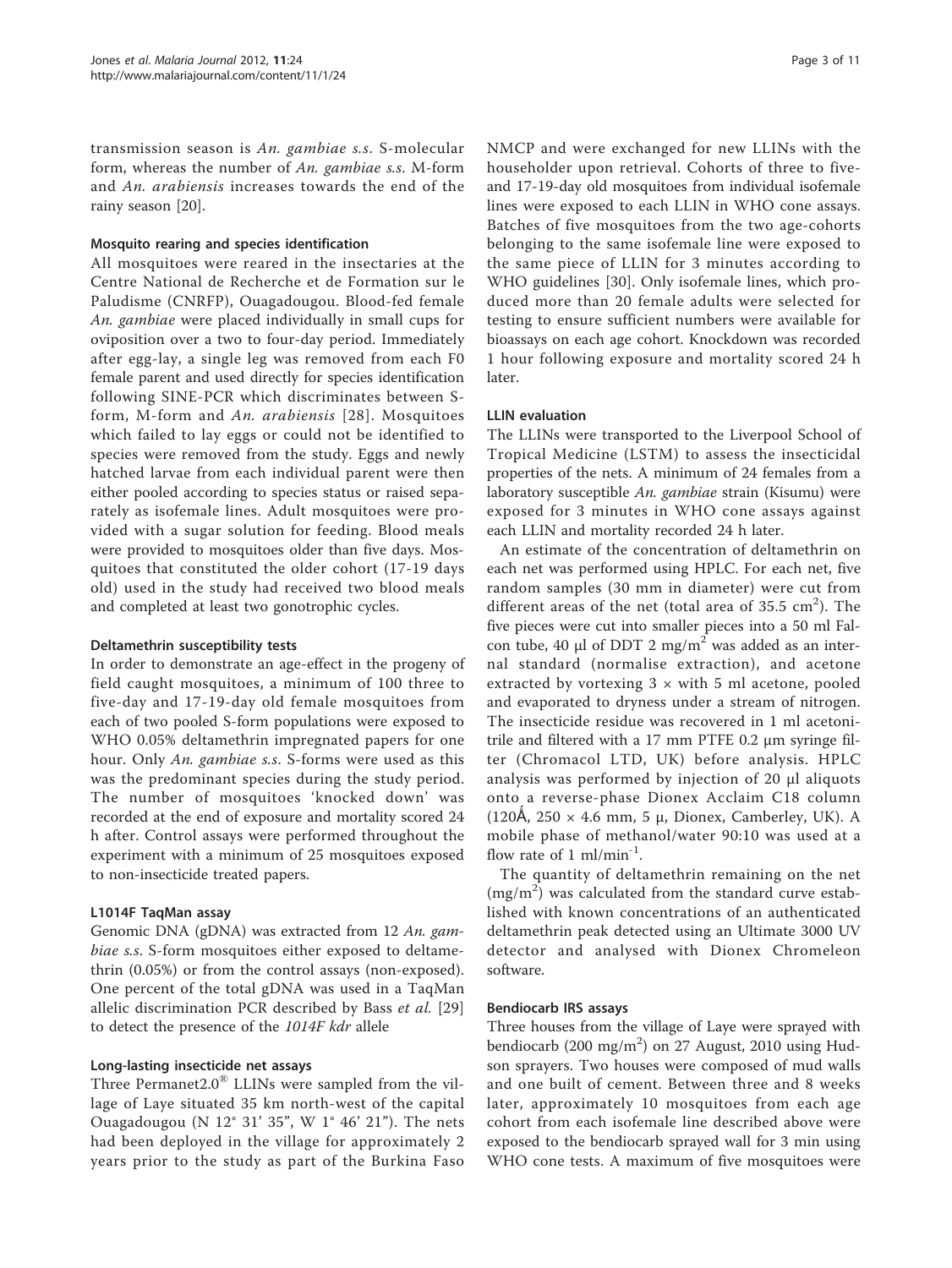used per cone (two cones) and knockdown and mortality were recorded as described above. The same area of each wall was used to test the different age groups from the same isofemale line. Mosquitoes from both age groups were exposed to a non-sprayed wall in a different house as a control throughout all bioassays.

The above 3 min exposure experiment was designed to maximise the chances of observing age related changes in mortality. However, as the WHO protocol for evaluating IRS involves a 30 min exposure, we repeated the experiment in May 2011. Three houses were sprayed as described above and mosquitoes collected from Soumousso were used for the bioassays. The only difference in methodology was that mosquitoes were exposed to the surfaces for 30 min, as opposed to 3 min.

# Statistical analysis

The exact 95% confidence intervals for mortality in bioassays were calculated according to the Binomial distribution using R version 2.12.2 for Windows [[31](#page-11-0)]. A Fisher exact test ( $p < 0.05$ ) was used to assess the statistical significance of differences in mortality between age groups.

Mortality from the LLIN and IRS isofemale experiments was modelled using binomial generalized linear mixed models (GLMM) with a logit link function in the R package "lme4" [[32](#page-11-0)]. A separate model was derived for each experiment with the aim of estimating whether age had an effect on mosquito mortality (binary response variable) upon exposure to either a LLIN or a wall sprayed with bendiocarb. Mortality was primarily modelled as a function of three fixed factors; 'Age' (young (three to five days) or old (17-19 days)), 'Species' (An. arabiensis, An. gambiae s.s. S-form or An. gambiae s.s. M-form) and 'Treatment' (LLIN or sprayed wall labelled T1-T3). Furthermore, in both models, 'Family' was included as a random effect to allow the log odds of mortality to vary between families. Testing for interactions between categorical explanatory variables is problematic when there are zero frequencies within the contingency table (i.e. zero mortality within a subgroup). This results in parameter estimates whose likelihoods increase towards ± infinity so that maximum likelihood estimates do not exist [\[33](#page-11-0)]. For this reason, and to test for evidence of possible interactions, a small weighted constant (total  $= 0.5$ ) was added to the mortality rates contributing to the zero cell count (no mortality) in the younger age-group exposed to LLIN#1 [[33](#page-11-0)]. Akaike's Information Criterion (AIC) was used to provide a strength of evidence for each model tested [[34](#page-11-0)]. The estimated odds ratio with 95% confidence intervals was calculated relevant to the control treatment. More detail

on the modelling approaches can be found in Additional file [1.](#page-10-0) All GLMM analyses were performed in R version 2.12.2 for Windows [[31\]](#page-11-0). The R-script is available from the author on request.

# Results

#### Mosquito collections from Soumousso

A total of 582 blood-fed Anopheles gambiae s.l. were collected from Soumousso and identified to species. An. gambiae s.s. S-form pre-dominated throughout all collections. Between August and September over 73% of all An. gambiae s.s. identified were An. gambiae s.s. S-form. The proportion of An. arabiensis and An. gambiae s.s. Mform was higher in October and November (Figure [1\)](#page-5-0).

#### Deltamethrin susceptibility tests

Pools of An. gambiae s.s. S-form from approximately 50 families were exposed to deltamethrin (0.05%) in WHO susceptibility tests. This was repeated on two separate occasions (Assay 1 and Assay 2). In each experiment two age cohorts were exposed. The percentage mortality in three to five-day old mosquitoes ranged from 28.2%  $(N = 103, 19.7 - 37.9%)$  to 56.1%  $(N = 107, 46.2 - 65.7%).$ Mortality significantly increased in the 17-19-day old mosquitoes for both experiments ( $p < 0.0001$ ) reaching 97.1% (N = 104, 91.8-99.4%) and 98.1% (N = 106, 93.4- 99.8%) (Figure [2\)](#page-6-0). The percentage knockdown after 60 min exposure was high throughout all testing (between 92.4 to 100%) and did not differ between the agecohorts. No control mortality was observed throughout the experiment. This experiment on pooled mosquitoes was performed to confirm that the age dependent resistance we had observed in earlier laboratory studies [\[25](#page-11-0)] was reproduced on field populations. The numbers of M-form and An. arabiensis were too low to repeat this experiment using these species/forms.

A sub-sample of 17-19-day old S-form An. gambiae s. s. was analysed for the 1014F kdr allele from individuals dead following deltamethrin exposure and from nonexposed mosquitoes from the control bioassay. The frequency of 1014F was 95.8% in both the test and control samples ( $N = 12$  for each test). The high frequency of 1014F, supplemented by recent data collected from Soumousso as part of the WHO/TDR project, suggests that 1014F is at a very high frequency in this population and therefore variation in 1014F frequency is unlikely to contribute to the differences in mortality seen here between age-groups.

#### Long-lasting insecticide net assays

A total of 28 isofemale An. gambiae s.s. families from Soumousso (12 S-form, 11 M-form and five An. arabiensis) were exposed to LLINs at three to five days and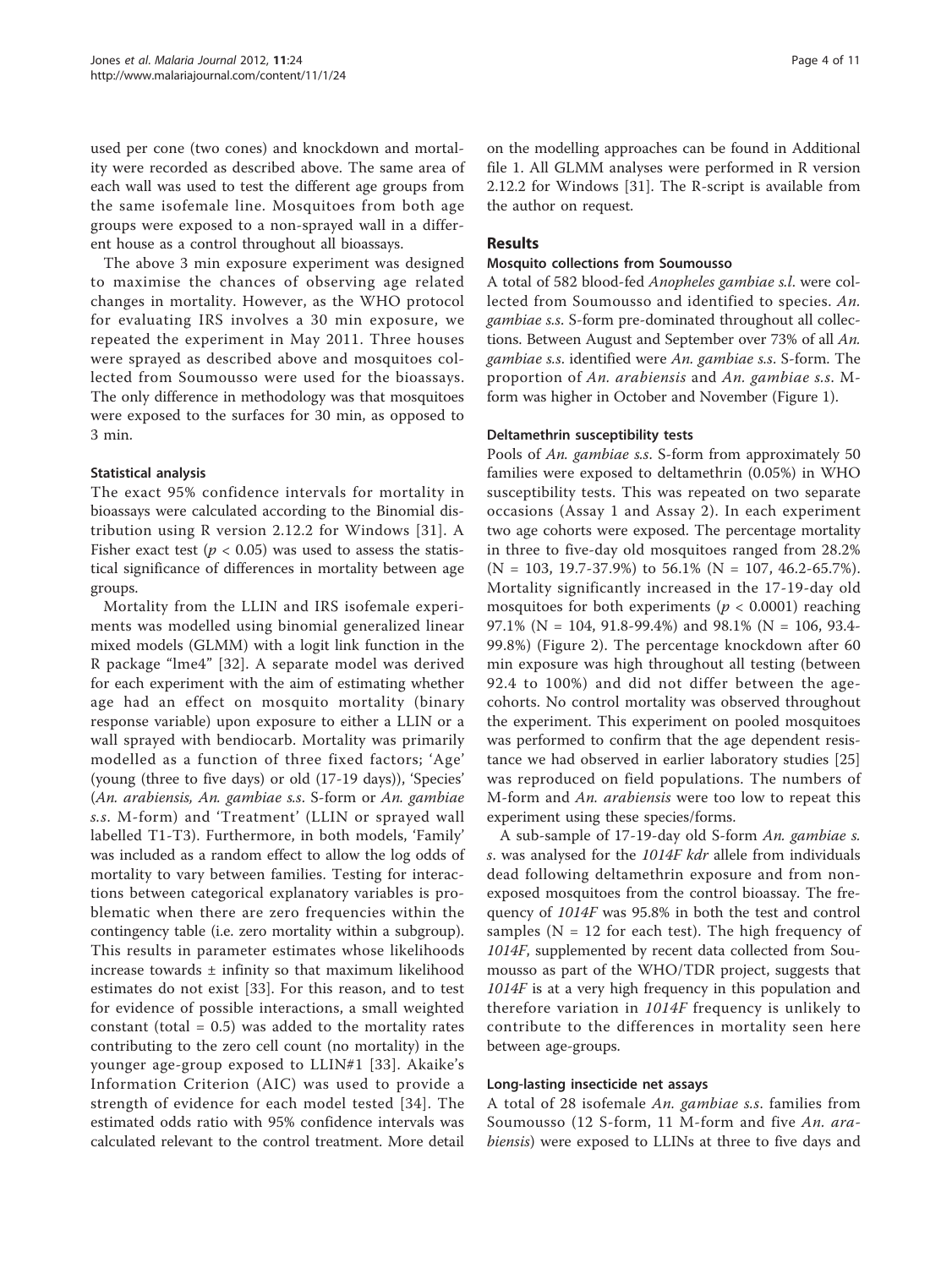<span id="page-5-0"></span>

17-19 days old. The total number of mosquitoes exposed to each net and the number dead per isofemale are presented in Table [1](#page-7-0).

The mortality of the isofemale An. gambiae s.s. from Soumousso varied between each of the LLINs used in the experiment and on the whole, the performance of the nets was poor. A boxplot showing the range of mortality within isofemale lines for each age cohort exposed to LLINs is given in Figure [3](#page-8-0). All 12 of the isofemale lines tested on LLIN#1, and seven out of nine on LLIN#3, gave zero mortality when tested against the younger cohort (Figure [3](#page-8-0)). Against 17-19-day old mosquitoes, the performance was slightly better, with mortality ranging from 0- 55.5% for LLIN#1 and 0-14.2% for LLIN#3. LLIN#2 performed better,, but even with this net, mortality rates ranged from 87.5% at best, to 0% at worst, against three to five-day old mosquitoes. The performance of each LLIN from the field was reflected in the mortality rates of the laboratory susceptible colony (Table [2\)](#page-8-0). The concentration of deltamethrin on each of the nets varied between 1.0-2.0 mg/ $m^2$  and is considerably lower than the original concentration on the net (55 mg/m<sup>2</sup>).

The relationship between age and resistance was not expected to differ between members of the An. gambiae

complex and hence isofemale lines were not assigned to individual nets according to species. However, post hoc analysis did not indicate any evidence of a confounding effect of species (see Additional File [1](#page-10-0) for more information).

Mosquito mortality was modelled as a function of three factors; 'Age', 'Species' and 'Treatment'. The maximal model incorporating all factors, and including 'Family' as a random effect, is given in Table [3](#page-9-0). There was evidence for an interaction between 'Age' and 'Treatment' ( $\Delta AIC = 13.2$ ; Additional file [1\)](#page-10-0), however, mortality estimates are artificially inflated due to the addition of a small weighted constant in the zero cell group (younger mosquitoes exposed to LLIN#1). Hence, to test for the affect of age, the GLMM omitting this interaction term is presented. A larger sample size would be required to improve estimates of the interaction between age and the LLIN tested. The criteria for selection of the fitted model ( $\triangle AIC$ ), estimated parameters, *z* values and *p* values are given in the Additional Information (Additional file [1](#page-10-0)).

According to the model, there was strong evidence that mosquito age had an effect on mortality. The older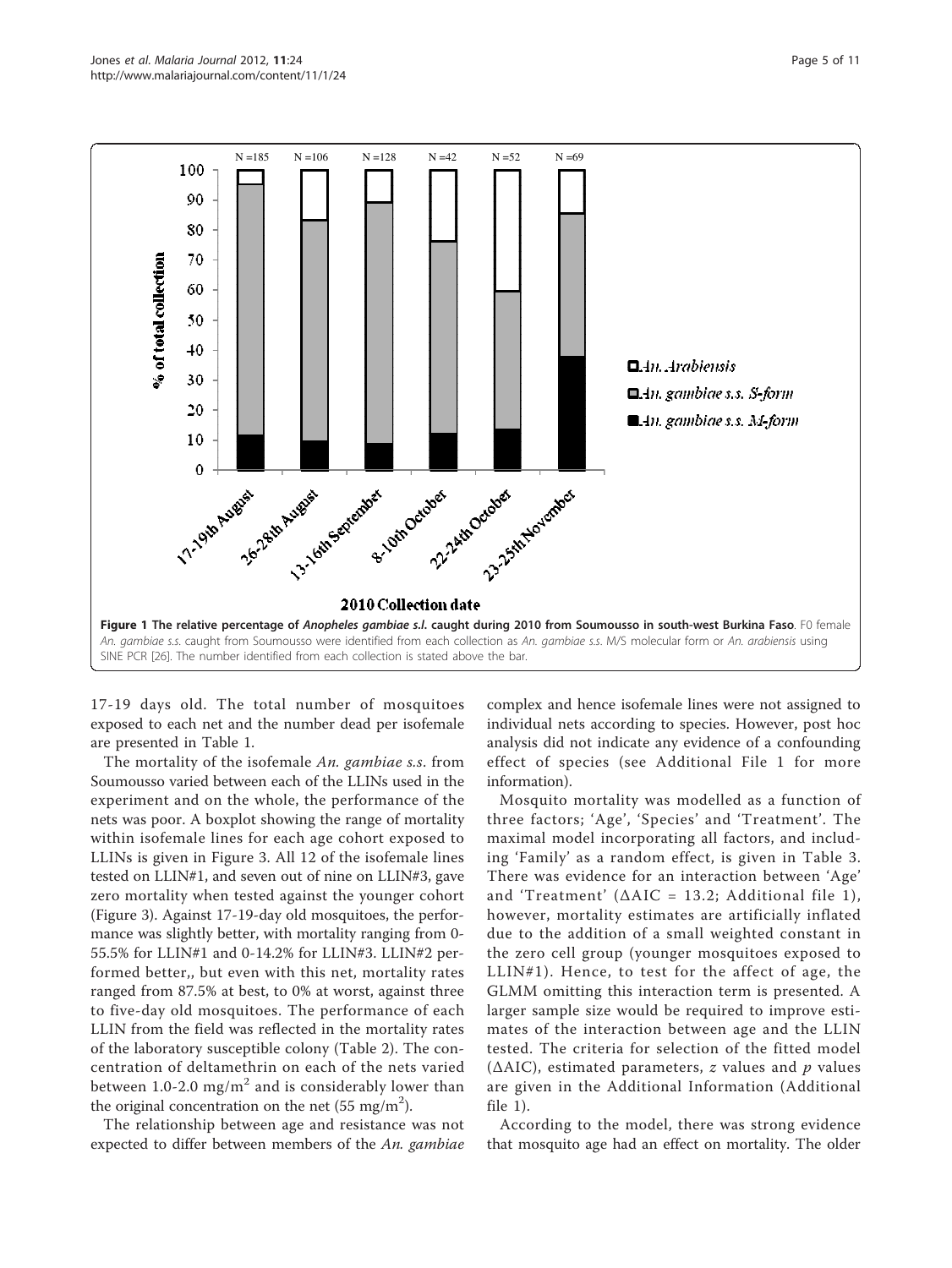<span id="page-6-0"></span>

age group (17-19 days) were more likely to be killed on encountering the LLINs used in this experiment, compared with the younger cohort (three to five days) (Estimated OR = 5.28, 95% CI 2.81-9.92, p < 0.0001). It should be noted that this is a pooled estimate that assumes that the odds ratio is the same for each LLIN and species.

#### Bendiocarb IRS assays

To determine the susceptibility of An. gambiae s.s. to bendiocarb sprayed on the walls in Laye, three isofemale lines from Soumousso (An. gambiae s.s. M-form) were exposed in WHO cone tests for 30 min. All mosquitoes were killed, suggesting complete susceptibility to bendiocarb from this area and this was confirmed in WHO susceptibility tests against both M- and S-form An. gambiae s.s. (mortality 100% 24 h after 1 hour exposure, N  $= 50$  for M-form,  $N = 25$  for S-form).

A total of 30 isofemale An. gambiae s.s. families from Soumousso (14 S-form, 3 M-form and 13 An. arabiensis) were exposed to bendiocarb sprayed walls at three to five days and 17-19 days old. The total number of mosquitoes exposed to each wall and the number dead per isofemale line are presented in Table [4](#page-9-0). In order to

estimate whether mosquito age had an effect on susceptibility, the exposure time was reduced to 3 minutes. There was no observed difference in mortality between any of the sprayed walls (Additional file [1](#page-10-0)) and as a result, 'Treatment' was dropped from the model. The final fitted model included 'Age' and 'Species' as fixed variables and the estimated parameters, z-values and pvalues are presented in the Additional Information (Additional file [1](#page-10-0)).

There was strong evidence that the age had an effect on mortality and older mosquitoes (17-19 days) were more likely to be killed on exposure to the sprayed-walls used in this experiment (OR = 3.39, CI  $95\%$  = 2.35-4.90). There was little evidence that the species status of the isofemale line had any effect on mortality rates (Table [3\)](#page-9-0).

#### **Discussion**

Two findings with important implications for malaria control emerge from this study, one discouraging and the second potentially more positive. Firstly, LLINs selected for use in this study are not adequately killing malaria vectors. Secondly, malaria vectors become increasingly susceptible to insecticide exposure as they age.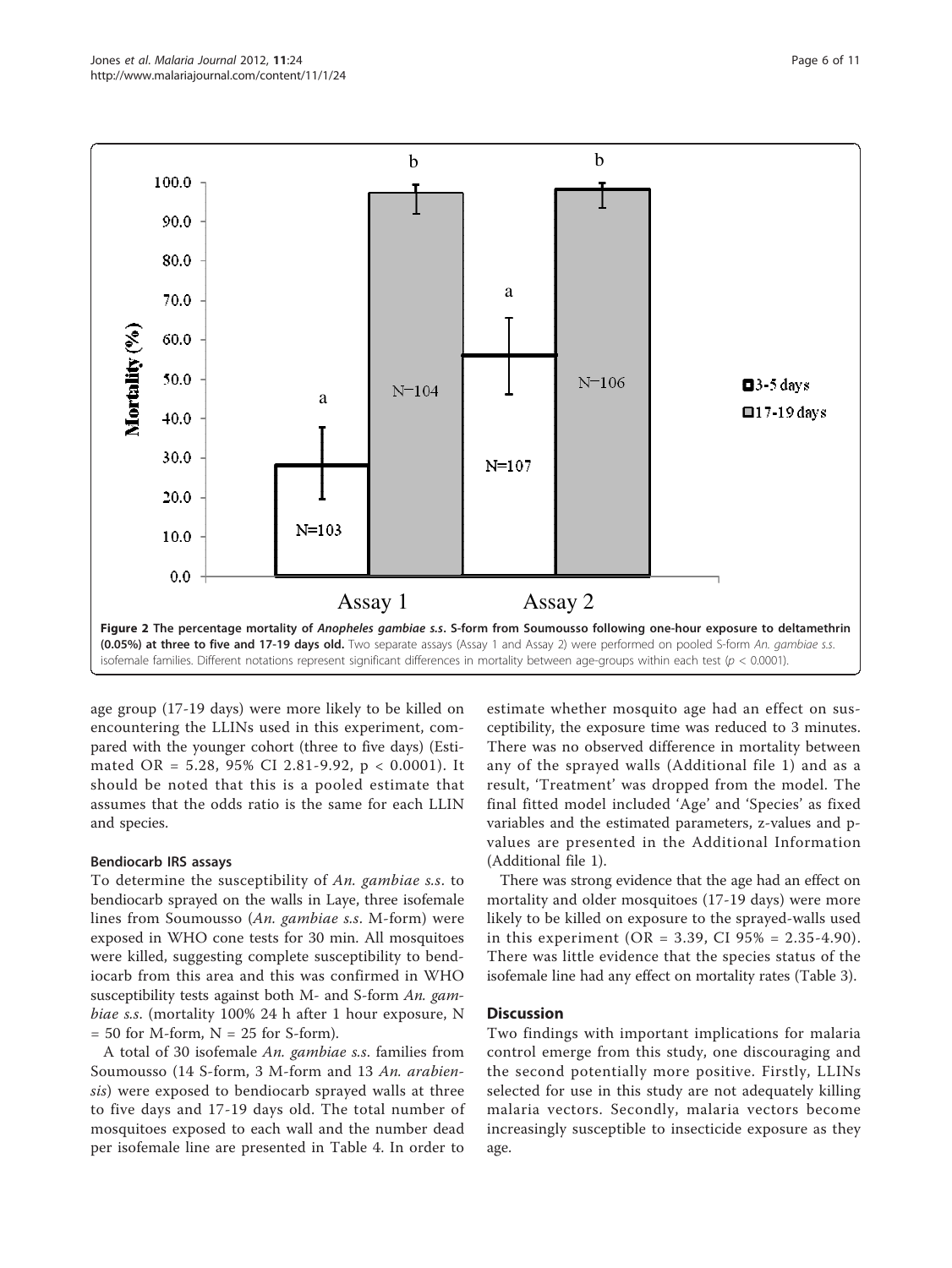$*M = An$ . gambiae s.s. M-form;  $S = An$ . gambiae s.s. S-form

The poor performance of LLINs in the field highlights the importance of follow-up monitoring and evaluation after net distribution, particularly in areas where resistance may be further eroding net efficacy. This finding is, admittedly, based on a small sample size of three nets but these were selected at random from LLINs distributed by the NMCP in the past two years, i.e. well within the intended lifespan of the nets. No information on the number of washes is available but the insecticide concentration has decreased to equal or less than 4% of that of a new Permanet  $2.0^{\circledast}$  and the mortality in the susceptible laboratory population is very low (< 53%) for two of the nets. For field populations from Burkina Faso, where resistance is prevalent, the mortality from the nets was disappointing when tested according to standard WHO procedures for assessing LLIN performance [[30](#page-11-0)] (Figure [3\)](#page-8-0).

Fortunately, as part of the NMCP of Burkina Faso, there are immediate plans to increase the number of houses covered with IRS to supplement the recent distribution of LLINs across the country. More than 118,000 people in the Diebougou district of south-west Burkina Faso have been protected through a recent IRS campaign [\[4](#page-10-0)]. Although the carbamate bendiocarb offers a promising alternative to pyrethroids, resistance has emerged in pockets of West Africa associated with the ace-1 mutation. In Burkina Faso, ace-1 is prevalent at moderate frequencies in An. gambiae s.s. from the south-west [[14](#page-11-0)] and the introduction of bendiocarb for IRS in this region would represent an additional selection pressure on this mutation.

The second more positive finding is the main focus of this study. The results presented here confirm the findings from previous studies, which show a reduction in

|        |                |                |                 | three to five days |             |                 | 17-19 days     |             |  |  |
|--------|----------------|----------------|-----------------|--------------------|-------------|-----------------|----------------|-------------|--|--|
| Net    | Family No.     | Species*       | N               | No. Dead           | % Mortality | N               | No. Dead       | % Mortality |  |  |
| LLIN#1 | $\mathbf{1}$   | S              | 10              | $\circ$            | 0.0         | 10              | 0              | 0.0         |  |  |
|        | $\overline{7}$ | S              | 10              | $\mathbf 0$        | 0.0         | 11              | $\overline{4}$ | 36.4        |  |  |
|        | 15             | An. arabiensis | 9               | $\overline{0}$     | 0.0         | 9               | $\overline{3}$ | 33.3        |  |  |
|        | 39             | M              | 11              | $\overline{0}$     | 0.0         | 10              | $\overline{0}$ | 0.0         |  |  |
|        | 44             | M              | 10              | $\mathbf 0$        | 0.0         | 11              | $\mathbf{1}$   | 9.1         |  |  |
|        | 104            | S              | 10              | $\mathbb O$        | 0.0         | 10              | 0              | 0.0         |  |  |
|        | 149            | An. arabiensis | 10 <sup>°</sup> | $\circ$            | 0.0         | 9               | 5              | 55.6        |  |  |
|        | 208            | M              | $10$            | $\mathcal O$       | 0.0         | 10              | $\mathsf O$    | 0.0         |  |  |
|        | 225            | M              | 10              | $\circ$            | 0.0         | 10              | 3              | 30.0        |  |  |
|        | 250            | M              | 10              | $\circ$            | 0.0         | 9               | $\overline{4}$ | 44.4        |  |  |
|        | 263            | M              | 10 <sup>°</sup> | $\mathbf 0$        | 0.0         | 10              | 5              | 50.0        |  |  |
|        | 279            | M              | 10 <sup>°</sup> | $\mathbf 0$        | 0.0         | 13              | 5              | 38.5        |  |  |
| LLIN#2 | 803            | M              | 11              | $\mathbf 0$        | 0.0         | 11              | $\overline{4}$ | 36.4        |  |  |
|        | 815            | An. arabiensis | 11              | $\overline{4}$     | 36.4        | 11              | 11             | 100.0       |  |  |
|        | 843            | M              | 9               | 5                  | 55.6        | 10              | 5              | 50.0        |  |  |
|        | 858            | M              | 10              | 3                  | 30.0        | 10              | $\mathbf{1}$   | 10.0        |  |  |
|        | 875            | An. arabiensis | $10$            | 8                  | 80.0        | 13              | 13             | 100.0       |  |  |
|        | 883            | An. arabiensis | 8               | $\overline{7}$     | 87.5        | 15              | 13             | 86.7        |  |  |
|        | 1062           | S              | 9               | $\mathbf{1}$       | 11.1        | 15              | $\mathcal{O}$  | 0.0         |  |  |
| LLIN#3 | 1156           | S              | 11              | $\overline{2}$     | 18.2        | $7\overline{ }$ | $\overline{0}$ | 0.0         |  |  |
|        | 1157           | S              | 9               | $\mathbf 0$        | 0.0         | $\overline{7}$  | $\overline{0}$ | 0.0         |  |  |
|        | 1165           | S              | 9               | $\mathbf{1}$       | 11.1        | $\overline{7}$  | $\mathbf{1}$   | 14.3        |  |  |
|        | 1196           | S              | 11              | $\overline{0}$     | 0.0         | 5               | $\overline{0}$ | 0.0         |  |  |
|        | 1131           | S              | 10              | $\mathbb O$        | 0.0         | 10              | $\mathbf{1}$   | 10.0        |  |  |
|        | 1135           | S              | 9               | $\circ$            | 0.0         | 8               | $\mathcal{O}$  | 0.0         |  |  |
|        | 1188           | S              | 11              | $\circ$            | 0.0         | 10              | $\mathcal O$   | 0.0         |  |  |
|        | 1198           | M              | 10              | $\mathbb O$        | $0.0\,$     | 9               | $\mathbf{1}$   | 11.1        |  |  |
|        | 1203           | S              | 9               | $\overline{0}$     | 0.0         | 10              | $\mathbf{1}$   | 10.0        |  |  |

<span id="page-7-0"></span>

|  |  |  | Table 1 Mortality within Anopheles gambiae s.l. isofemale lines exposed to LLINs collected from Laye village |  |  |  |
|--|--|--|--------------------------------------------------------------------------------------------------------------|--|--|--|
|--|--|--|--------------------------------------------------------------------------------------------------------------|--|--|--|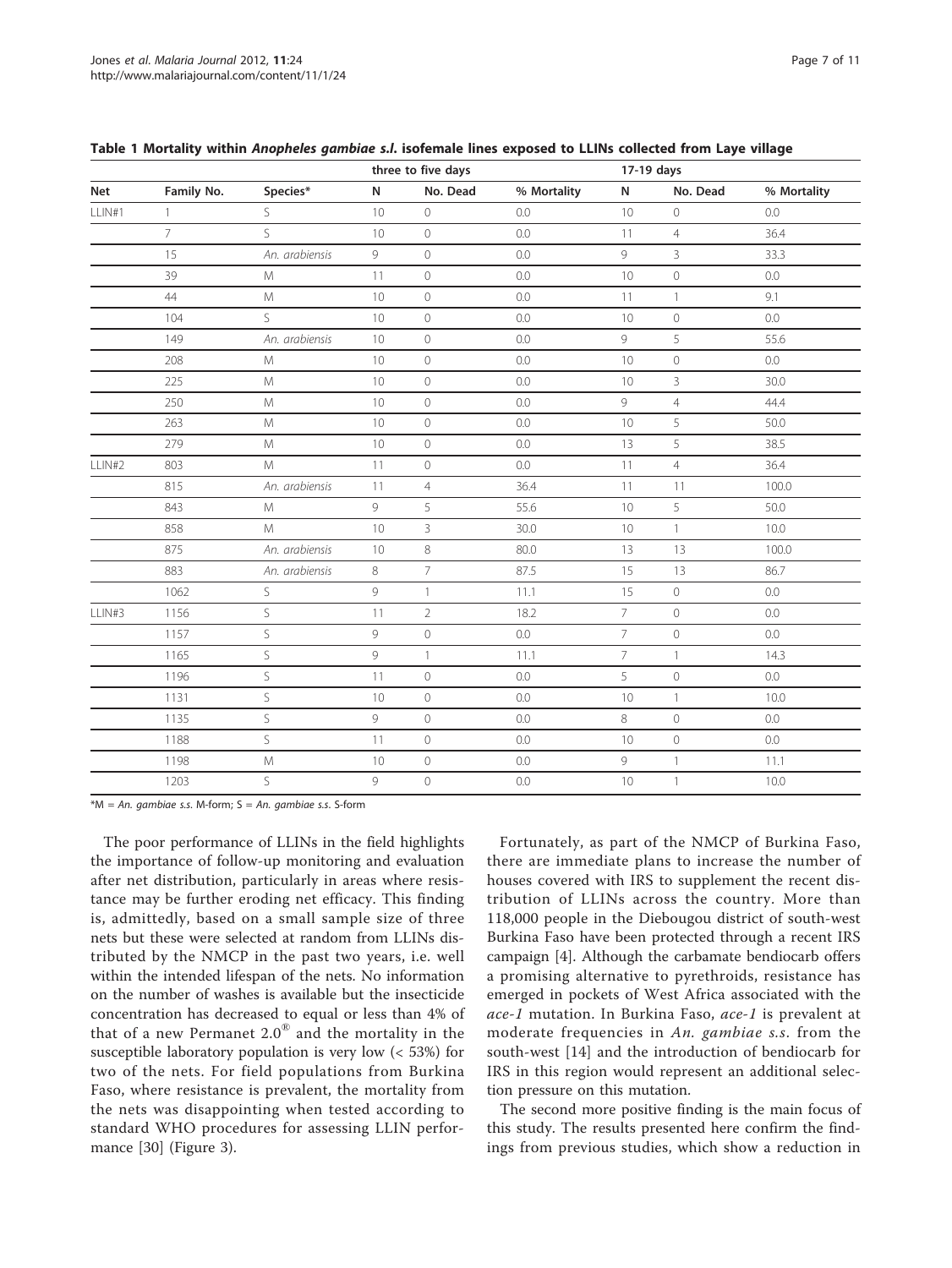methrin (0.05%) at 17-19 days old, despite being fully

#### Table 2 The percentage mortality of the laboratory susceptible Anopheles gambiae s.s. Kisumu strain exposed to LLINs from Laye for three minutes in a WHO cone bioassay, and the concentration of deltamethrin remaining on each net

|               |       |        | <b>WHO Cone Bioassay</b> | Deltamethrin<br>concentration* |                   |  |  |
|---------------|-------|--------|--------------------------|--------------------------------|-------------------|--|--|
| <b>LLIN</b>   | N     |        | Dead Mortality<br>(%)    | CI 95%                         | mq/m <sup>2</sup> |  |  |
| 111N#1        | 36 19 |        | 52.8                     | $35.5 -$<br>69.6               | 10                |  |  |
| IIIN#2 29 26  |       |        | 89.7                     | 727-<br>98.7                   | 2.0               |  |  |
| $111N#3$ 24 6 |       |        | 250                      | $9.8 - 46.7$ 1.9               |                   |  |  |
|               |       | $\sim$ |                          |                                |                   |  |  |

\*determined using HPLC

resistant at a younger age, according to WHO criteria (Figure [1\)](#page-5-0). Earlier studies on this subject have focussed largely on laboratory colonies or have only been able to analyse a mixture of sub-species from the wild. The present study demonstrates that highly resistant insects from the field lose tolerance to insecticides at an older age.

When evaluated against either LLINs or sprayed walls in Burkina Faso, the potential operational impact of agedependent decreases in phenotypic resistance becomes evident. Nets that failed to kill young mosquitoes were still partially protective against older mosquitoes. Similarly, while bendiocarb IRS is currently effectively killing both age cohorts after a 30-min exposure, an age dependent effect is clearly visible after shorter exposures (Table [3](#page-9-0)).

A decrease in insecticide resistance with mosquito age may have significant epidemiological consequences for vector control in areas of wide LLIN and IRS coverage. The development of malaria parasites into the infectious sporozoite stage takes 10 or more days following a



<span id="page-8-0"></span>O

္မ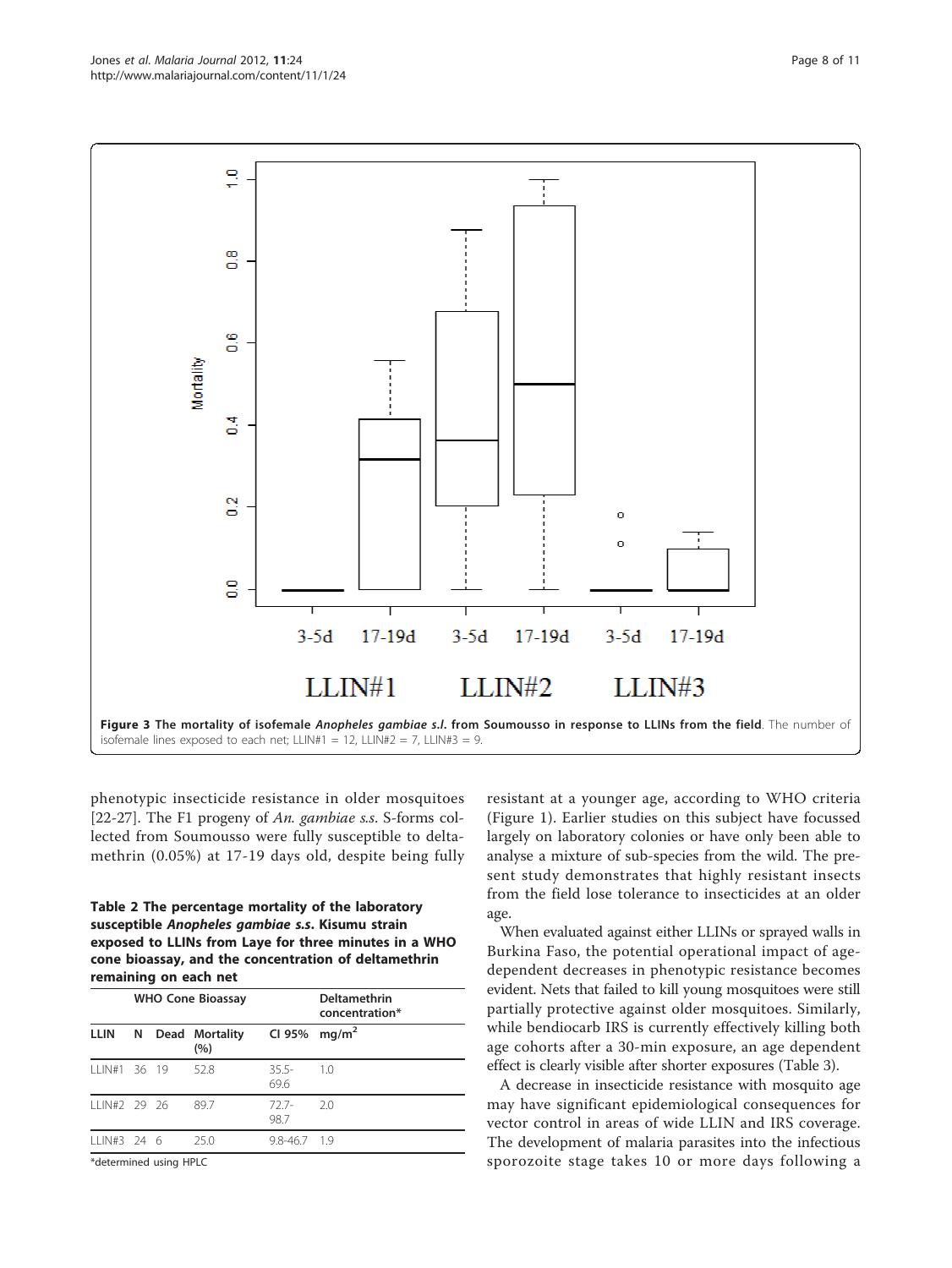|                   |                    | OR*  | 95% Cl <sup>#</sup> | P value  |                  |                    | <b>OR</b> | 95% CI        | P value  |
|-------------------|--------------------|------|---------------------|----------|------------------|--------------------|-----------|---------------|----------|
| $111N^{a\lambda}$ |                    |      |                     |          | IRS <sup>b</sup> |                    |           |               |          |
| Age               |                    |      |                     |          | Age              |                    |           |               |          |
|                   | Young (3-5d)       | 1.00 |                     |          |                  | Young (3-5d)       | 1.00      |               |          |
|                   | Old (17-19d)       | 5.28 | 2.81-9.92           | < 0.0001 |                  | Old (17-19d)       | 3.39      | 2.35-4.90     | < 0.0001 |
| Species           |                    |      |                     |          | Species          |                    |           |               |          |
|                   | An. arabiensis     | 1.00 |                     |          |                  | An. arabiensis     | 1.00      |               |          |
|                   | An. gambiae S-form | 0.04 | $0.01 - 0.19$       | < 0.0001 |                  | An. gambiae S-form | 1.56      | $0.97 - 2.51$ | 0.065    |
|                   | An. gambiae M-form | 0.13 | $0.04 - 0.43$       | 0.0007   |                  | An. gambiae M-form | 0.93      | $0.41 - 2.10$ | 0.855    |
| Treatment         |                    |      |                     |          |                  |                    |           |               |          |
|                   | LLIN#1             | 1.00 |                     |          |                  |                    |           |               |          |
|                   | LLIN#2             | 5.58 | 2.97-10.5           | 0.001    |                  |                    |           |               |          |
|                   | LLIN#3             | 1.06 | $0.56 - 2.00$       | 0.987    |                  |                    |           |               |          |

# <span id="page-9-0"></span>Table 3 The estimated effect of mosquito age, Anopheles gambiae s.l. species and treatment on mortality in isofemale lines in response to either LLINs or IRS

 $IRS =$  indoor residual spraying;  $LLIN =$  long-lasting insecticide net

 $*OR = odds ratio$ 

# CI = confidence interval

l Small weighted constant added to cells contributing to the zero cell count in the younger age-group for LLIN#1

a = A total of 28 isofemale lines were tested against three LLINs

b = A total of 30 isofemale lines were exposed to three walls sprayed with bendiocarb (0.1%)

# Table 4 Mortality within Anopheles gambiae s.l. isofemale lines exposed to bendiocarb-sprayed walls

|             |            |                |    | three to five days |             |                | 17-19 days     |             |  |
|-------------|------------|----------------|----|--------------------|-------------|----------------|----------------|-------------|--|
| <b>WALL</b> | Family No. | <b>Species</b> | N  | No. Dead           | % Mortality | N              | No. Dead       | % Mortality |  |
| MUD#1       | 313        | M              | 11 | $\overline{2}$     | 18.2        | 10             | 5              | 50.0        |  |
|             | 413        | An. arabiensis | 9  | $\circ$            | 0.0         | 11             | 5              | 45.5        |  |
|             | 423        | An. arabiensis | 10 | $\mathbf{1}$       | 10.0        | 12             | $\overline{2}$ | 16.7        |  |
|             | 431        | An. arabiensis | 11 | $\overline{2}$     | 18.2        | 10             | 8              | 80.0        |  |
|             | 432        | An. arabiensis | 11 | $\overline{2}$     | 18.2        | 11             | 6              | 54.5        |  |
|             | 441        | An. arabiensis | 11 | $\overline{2}$     | 18.2        | 10             | 6              | 60.0        |  |
|             | 465        | An. arabiensis | 12 | $\circ$            | 0.0         | 10             | 8              | 80.0        |  |
|             | 523        | S              | 11 | $\overline{4}$     | 36.4        | 8              | $\overline{3}$ | 37.5        |  |
|             | 528        | S              | 13 | $\mathbf{1}$       | 7.7         | 8              | 5              | 62.5        |  |
|             | 544        | $\mathsf{S}$   | 12 | $\circ$            | 0.0         | 8              | $\overline{4}$ | 50.0        |  |
| CEMENT#1    | 499        | S              | 10 | $\overline{3}$     | 30.0        | 8              | $\overline{4}$ | 50.0        |  |
|             | 537        | An. arabiensis | 11 | $\overline{2}$     | 18.2        | 9              | 5              | 55.6        |  |
|             | 557        | S              | 11 | $\overline{2}$     | 18.2        | 11             | 6              | 54.5        |  |
|             | 568        | An. arabiensis | 12 | $\overline{2}$     | 16.7        | 10             | 5              | 50.0        |  |
|             | 619        | S              | 11 | 3                  | 27.3        | 10             | $\overline{2}$ | 20.0        |  |
|             | 631        | An. arabiensis | 9  | $\overline{2}$     | 22.2        | 10             | $\overline{7}$ | 70.0        |  |
|             | 637        | An. arabiensis | 12 | $\overline{2}$     | 16.7        | 9              | 5              | 55.6        |  |
|             | 663        | An. arabiensis | 12 | $\circ$            | 0.0         | $\overline{7}$ | $\mathbf{1}$   | 14.3        |  |
|             | 685        | S              | 12 | 3                  | 25.0        | 10             | 5              | 50.0        |  |
|             | 782        | S.             | 10 | $\mathbf{1}$       | 10.0        | 10             | 5              | 50.0        |  |
| MUD#2       | 504        | An. arabiensis | 12 | $\mathbf{1}$       | 8.3         | 13             | $\circ$        | 0.0         |  |
|             | 516        | An. arabiensis | 12 | 3                  | 25.0        | 9              | $\circ$        | 0.0         |  |
|             | 536        | S              | 12 | 5                  | 41.7        | 10             | $\overline{3}$ | 30.0        |  |
|             | 551        | S              | 10 | $\mathbf{1}$       | 10.0        | 12             | $\overline{7}$ | 58.3        |  |
|             | 566        | S              | 11 | 5                  | 45.5        | 9              | $\overline{2}$ | 22.2        |  |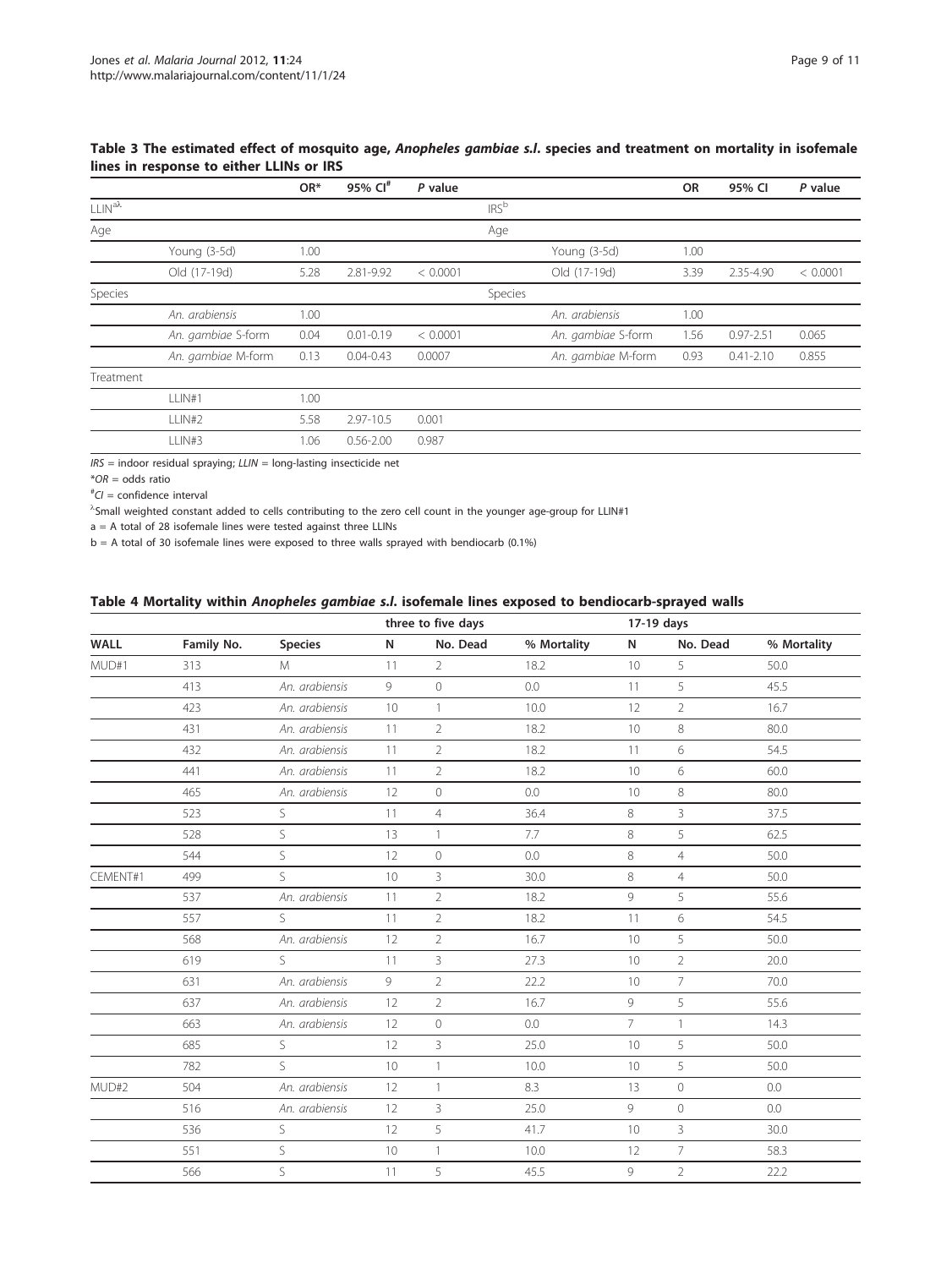| 569 | $\sim$ $\sim$ | 8.3  |        | 0.0  |
|-----|---------------|------|--------|------|
| 609 |               | つつつ  | $\sim$ | 50.0 |
| 680 | 10            | 20.0 |        | 63.6 |
| 754 | $\sim$ $\sim$ | 38.5 |        | 50.0 |
| 768 |               | 16.7 |        | 40.0 |

<span id="page-10-0"></span>Table 4 Mortality within Anopheles gambiae s.l. isofemale lines exposed to bendiocarb-sprayed walls (Continued)

 $*M = An$ . gambiae s.s. M-form; S = An. gambiae s.s. S-form

blood-meal [[35](#page-11-0)]. The older cohort of An. gambiae s.s. used in this study (17-19 days old) could potentially harbour infectious parasites but would be more susceptible to insecticide-based control. Targeting older, and arguably more epidemiologically significant mosquitoes, has been proposed as an alternative strategy for wider malaria control in which the selection on resistance to the control agent is reduced [\[36\]](#page-11-0). Natural senescence processes may contribute to the vulnerability of the older population in contact with any insecticide-based intervention. The importance of younger mosquitoes on the vectorial capacity should not, however, be overlooked, as the age at which a mosquito bites an infectious host is a key determinant on the potential to transmit the parasite to additional hosts [\[37\]](#page-11-0). The development of more advanced age-grading technologies offers the opportunity for further exploration of insecticide resistance in the context of the age-structure of local Anopheles vector populations [\[38](#page-11-0)].

It is widely assumed that mosquitoes possessing insecticide resistance traits will survive repeated exposures on encountering a LLIN or a sprayed house. Under this scenario, insecticide-based control efforts will fall short in reducing the mean population and more importantly, the mean survival rate of the vector, and as a result, fail to reduce the vectorial capacity below the threshold for disease control. There are, however, very few examples where a link between the presence of insecticide resistance and vector control failure has been demonstrated. If insecticide resistance and the associated mechanisms are so widespread amongst malarial vectors, why are vector control failures so few and far between? Part of the answer is undoubtedly that the appropriate experiments have not yet been performed to investigate the epidemiological impact of resistance. Studies extending over several transmission seasons that definitively demonstrate reduced survival of mosquitoes against insecticide-treated surfaces are very rare in the literature and this knowledge gap urgently needs to be filled.

# Additional material

[Additional File 1:](http://www.biomedcentral.com/content/supplementary/1475-2875-11-24-S1.DOC) Details the rationale and model parameters for the LLIN and IRS experiments and includes the following tables and figures. Table A1 The Akaike's Information Criteria (AIC) for model

selection for the An. *gambiae s.s.* isofemale LLIN and IRS experiments. Table A2 The Akaike's Information Criteria (AIC) for model selection for the An. gambiae s.s. isofemale LLIN experiment excluding data for An. arabiensis. Table A3 Estimates of parameters, standard errors, 95% confidence intervals,  $z$  and  $p$  values for mortality in response to LLINs. Table A4 Estimates of parameters, standard errors, 95% confidence intervals,  $z$  and  $p$  values for mortality in response to bendiocarb-sprayed walls. Table A5 Individual estimates of parameters from re-fitted model with Age:Treatment interaction term for each treatment reference category. Figure A1 Mortality of isofemale lines in response to bendiocarb treated walls pooled by age.

#### Acknowledgements

The authors would like to thank the insectary and entomology team from CNRFP for their commitment to this project, which was pivotal to its success. They would also like to thank Pie Muller (Swiss Tropical and Public Health Institute) for statistical support as well as Mark Paine and Folasade Ajibade (LSTM) for the HPLC analysis. This project received financial support from BayerCrop Science and the UNICEF/UNDP/World Bank/WHO Special Programme for Research and Training in Tropical Diseases (WHO/TDR).

#### Author details

<sup>1</sup> Liverpool School of Tropical Medicine, Pembroke Place, Liverpool L3 5QA, UK. <sup>2</sup>Centre National de Recherche et de la Formation sur Paludisme, 01 BP2208 Ouagadougou, Burkina Faso. <sup>3</sup>Robertson Centre for Biostatistics, Boyd Orr Building, University of Glasgow, Glasgow G12 8QQ, UK.

#### Authors' contributions

HR and SN conceived the study. All authors participated in the study design. CJ and AS oversaw field collections, bioassays and conducted laboratory work. CJ wrote a draft of the manuscript. CJ and PCDJ performed the statistical analysis. All authors read and approved the final manuscript.

#### Competing interests

This work was partially funded by BayerCropScience and they provided the bendiocarb for the IRS. BayerCropScience played no role in the experimental design or interpretation of the results.

Received: 20 September 2011 Accepted: 23 January 2012 Published: 23 January 2012

#### References

- 1. Lengeler C: Insecticide-treated bed nets and curtains for preventing malaria. Cochrane Database of Systematic Reviews 2004, CD000363.
- 2. Kleinschmidt I, Schwabe C, Shiva M, Segura JL, Sima V, Mabunda SJA, Coleman M: Combining indoor residual spraying and insecticide-treated net interventions. AmJTrop Med Hyg 2009, 81:519-524.
- 3. Pluess B, Tanser FC, Lengeler C, B S: Indoor residual spraying for preventing malaria. Cochrane Database of Systematic Reviews 2010, CD006657.
- 4. President's Malaria Initiative: Fifth Annual Report to Congress. Washington: D. C 2011.
- 5. WHO: Global Malaria Action Plan World Health Organization; 2009.
- 6. Konaté AT, Yaro JB, Ouedraogo AZ, Diarra A, Gansane A, Soulama I, Kangoyé DT, Kabore Y, Ouedraogo E, Ouedraogo A, Tiono AB, Ouédraogo IN, Chandramohan D, Cousens S, Milligan PJ, Sirima SB,